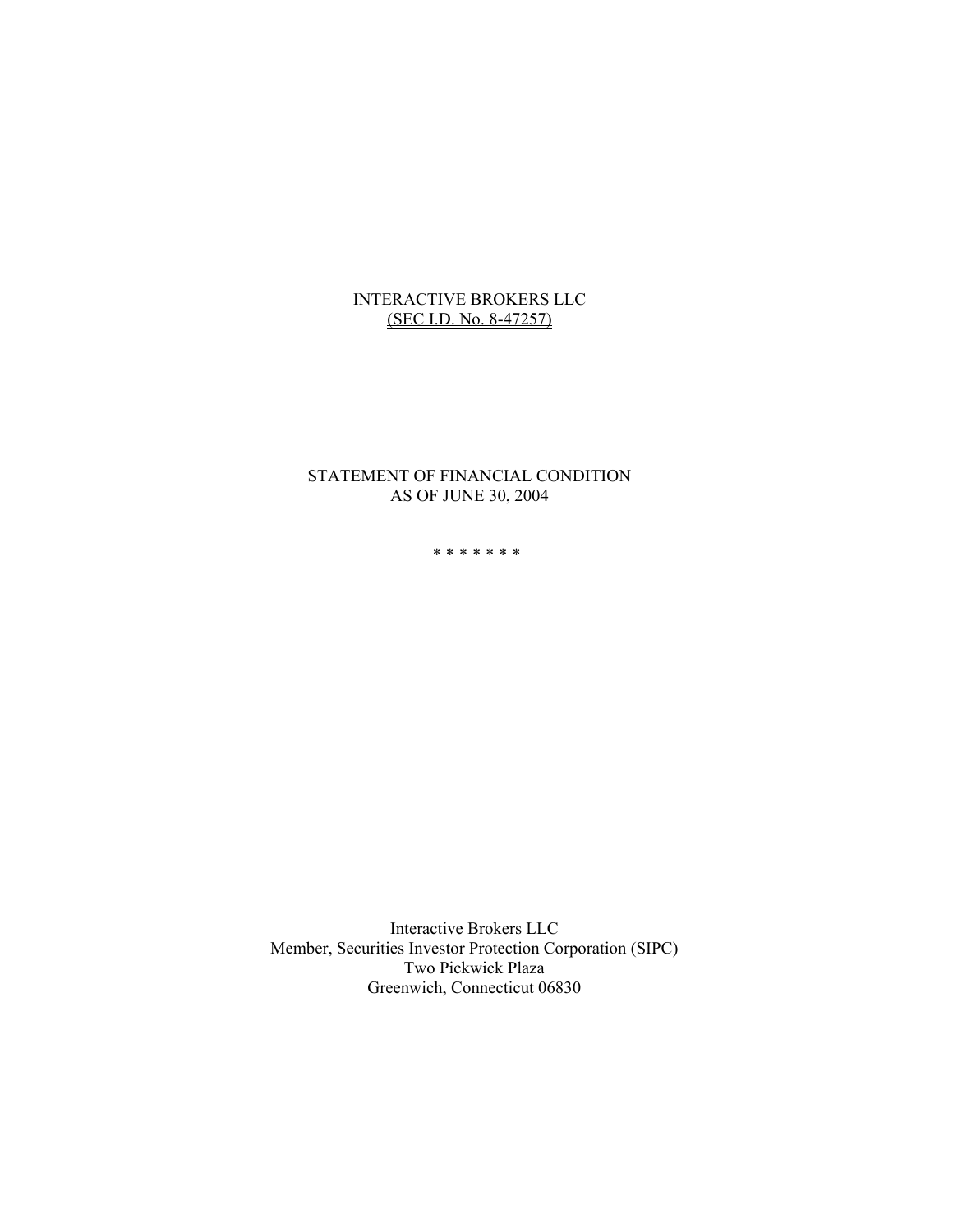# **INTERACTIVE BROKERS LLC**

## **STATEMENT OF FINANCIAL CONDITION JUNE 30, 2004**

## **ASSETS**

| Cash<br>Cash and securities - segregated under federal and other regulations<br>Securities purchased under agreements to resell<br>Securities borrowed from an affiliate<br>Securities owned - pledged as collateral<br>Receivable from customers | $\mathbb{S}$<br>43,466,750<br>1,012,357,473<br>21,300,000<br>77,370,990<br>63,966,816<br>176,738,105 |
|---------------------------------------------------------------------------------------------------------------------------------------------------------------------------------------------------------------------------------------------------|------------------------------------------------------------------------------------------------------|
| Receivable from brokers, dealers and clearing organizations<br>Receivable from affiliates<br>Other assets                                                                                                                                         | 12,298,413<br>50,768,493<br>9,566,934                                                                |
| <b>TOTAL ASSETS</b>                                                                                                                                                                                                                               | \$1,467,833,974                                                                                      |
| <b>LIABILITIES AND MEMBERS' CAPITAL</b>                                                                                                                                                                                                           |                                                                                                      |
| <b>LIABILITIES:</b><br>Payables to customers<br>Due to affiliates<br>Payables to brokers, dealers and clearing organizations<br>Accounts payable, accrued expenses and other liabilities                                                          | \$1,258,110,507<br>5,717,924<br>19,882,108<br>9,454,647                                              |
| <b>Total liabilities</b>                                                                                                                                                                                                                          | 1,293,165,186                                                                                        |
| <b>MEMBERS' CAPITAL</b>                                                                                                                                                                                                                           | 174,668,788                                                                                          |
| TOTAL LIABILITIES AND MEMBERS' CAPITAL                                                                                                                                                                                                            | \$1,467,833,974                                                                                      |

See notes to statement of financial condition.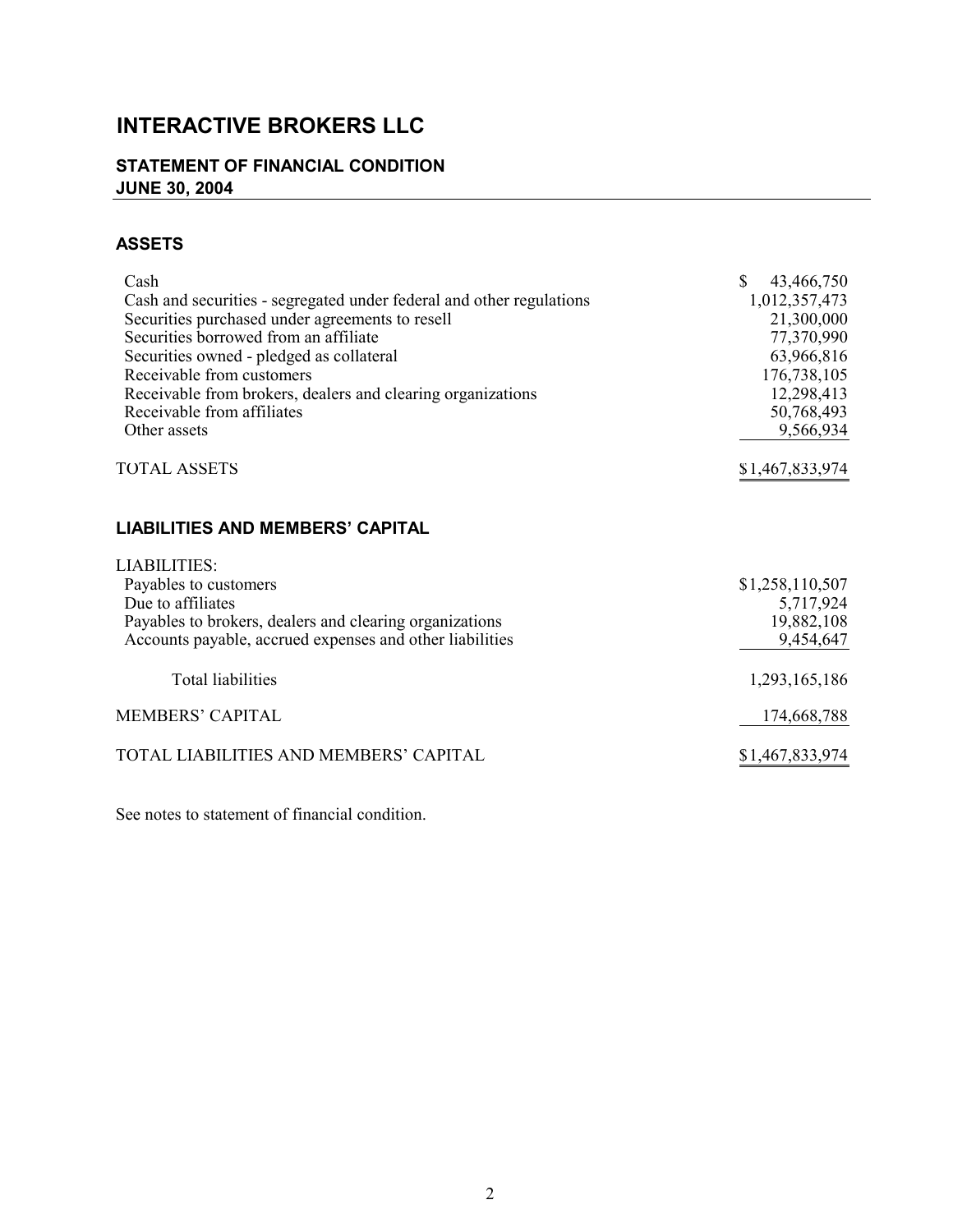## **INTERACTIVE BROKERS LLC**

## **NOTES TO STATEMENT OF FINANCIAL CONDITION JUNE 30, 2004**

## **1. ORGANIZATION AND NATURE OF BUSINESS**

Interactive Brokers LLC (the "Company"), a Connecticut limited liability company, is a broker-dealer registered under the Securities Exchange Act of 1934 and is a member of various securities and commodities exchanges and the National Association of Securities Dealers, Inc. The Company is also a member of the National Futures Association and a registered futures commission merchant. The Company executes and clears securities and commodities transactions for customers. Certain transactions are cleared through other clearing brokers. Accordingly, the Company carries security accounts for customers and is subject to the requirements of Rule 15c3-3 under the Securities Exchange Act of 1934 pertaining to the possession or control of customer-owned assets and reserve requirements. The Company also carries customer commodity accounts and is subject to the segregation requirements pursuant to the Commodity Exchange Act.

The Company is 99.9% owned by Interactive Brokers Group LLC ("IBGLLC"). In addition to the Company, IBGLLC is comprised of the following companies: Timber Hill LLC ("THLLC"), Timber Hill Europe AG ("THE"), Timber Hill Hong Kong Limited ("THHK"), Timber Hill Securities Hong Kong Limited ("THSHK"), Timber Hill Australia Pty Limited ("THA"), Timber Hill Canada Company ("THC"), Interactive Brokers Canada Inc. ("IBC") and Interactive Brokers (U.K.) Limited. THE is the parent company of Timber Hill (U.K.) Limited ("THUK").

## **2. SIGNIFICANT ACCOUNTING POLICIES**

The accounting policies of the Company conform to accounting principles generally accepted in the United States of America and prevailing industry practice.

## *Use of Accounting Estimates*

The preparation of the statement of financial condition in conformity with accounting principles generally accepted in the United States of America requires management to make estimates and assumptions that affect the reported amounts of assets and liabilities and the disclosure of contingent assets and liabilities as of June 30, 2004. Actual results could differ from those estimates. Such estimates include estimated useful lives of equipment, estimated fair value of financial instruments and estimated contingency reserves.

## *Securities Owned – Pledged as Collateral*

Securities are carried at fair value. Fair value is based on readily available market data sources, which include quotes from various brokers or dealers. Security transactions are recorded on a trade date basis. As of June 30, 2004, the Company had \$56,872,967 in U.S. Treasury Bills, \$6,721,305 in U.S. Treasury Notes and \$372,544 in Canadian Treasury Bills that have been pledged with the Company's clearing organizations in the normal course of business.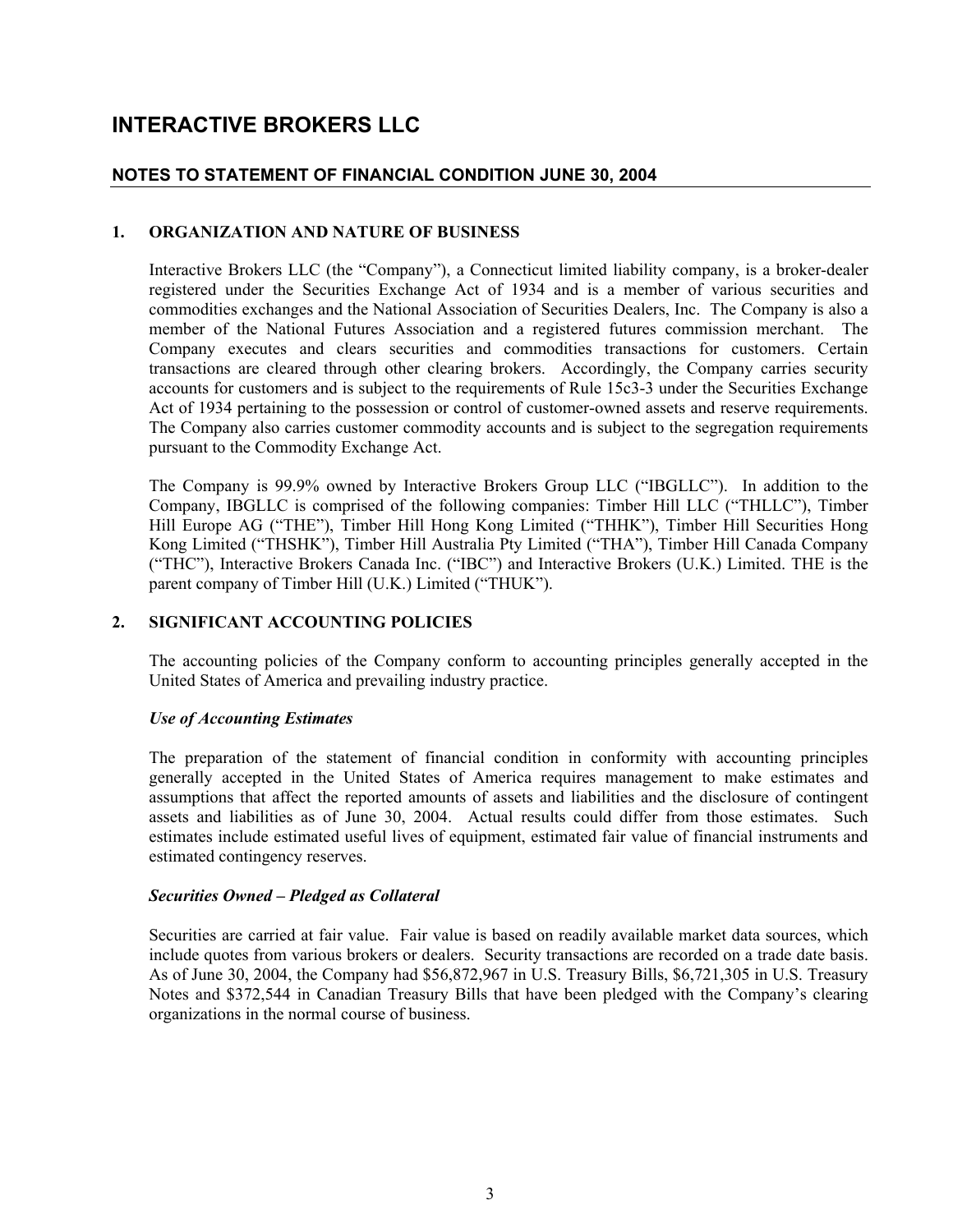## *Receivables from and Payables to Brokers, Dealers and Clearing Organizations*

Receivables from and payables to brokers, dealers and clearing organizations represent amounts from unsettled customer trading activities on June 30, 2004.

## *Collateralized Financing Arrangements*

Securities purchased under agreements to resell and securities sold under agreements to repurchase are treated as collateralized financing transactions and are carried at contract value plus accrued interest as specified in the respective agreements. The Company's policy is to obtain possession of collateral, with a market value equal to or in excess of the principal amount loaned under resale agreements. To ensure that the market value of the underlying collateral remains sufficient, this collateral is valued daily with additional collateral obtained or excess collateral returned when appropriate, as required through contractual provisions.

The Company borrows securities in order to facilitate customer settlements. Securities borrowed are recorded at the amount of cash collateral advanced. Interest is accrued at the stipulated contract rate. Securities borrowed transactions require the Company to deposit cash, letters of credit, or other securities with the counterparty. The Company monitors the market value of securities borrowed on a daily basis, with additional collateral obtained or refunded as necessary.

On the statement of financial condition for the period ended June 30, 2004, any firm owned securities pledged to counterparties where the counterparty has the right, by contract or custom, to sell or repledge the securities are classified as securities pledged as collateral, as required by Statement of Financial Accounting Standards ("SFAS") No. 140, *Accounting for Transfers and Servicing of Financial Assets and Extinguishments of Liabilities – a Replacement of FASB Statement No. 125.* There were \$63,966,816 of such securities pledged on June 30, 2004. The market value of collateral received from counterparties amounted to \$153,767,463 of which none has been repledged.

## *Property and Equipment*

Property and equipment primarily consists of technology hardware and software. Property and equipment are reported at historical cost, net of accumulated depreciation and amortization. Depreciation and amortization are computed using the straight-line method. Equipment is depreciated over the estimated useful lives of the assets. Net of accumulated depreciation and amortization, total property and equipment of \$3,428,462 was included in Other assets on June 30, 2004.

## *Translation of Foreign Currencies*

Assets and liabilities denominated in foreign currencies are translated at month-end rates of exchange.

## *Off Balance-Sheet Transactions*

The Company enters into cross-currency swap agreements for customer funds denominated in foreign currencies in order to fund the U.S. dollars denominated safekeeping account for the benefit of customers. A cross-currency swap is an agreement to exchange a fixed amount of one currency for specified amount of a second currency at the outset and at completion of the swap term. As of June 30, 2004, the Company had outstanding swap agreements in the amount of Euro 107,000,000, Australian dollar 13,000,000, Canadian dollar 12,000,000, Japanese yen 800,000,000 and British pound 3,500,000 for counter-value in U.S. dollars.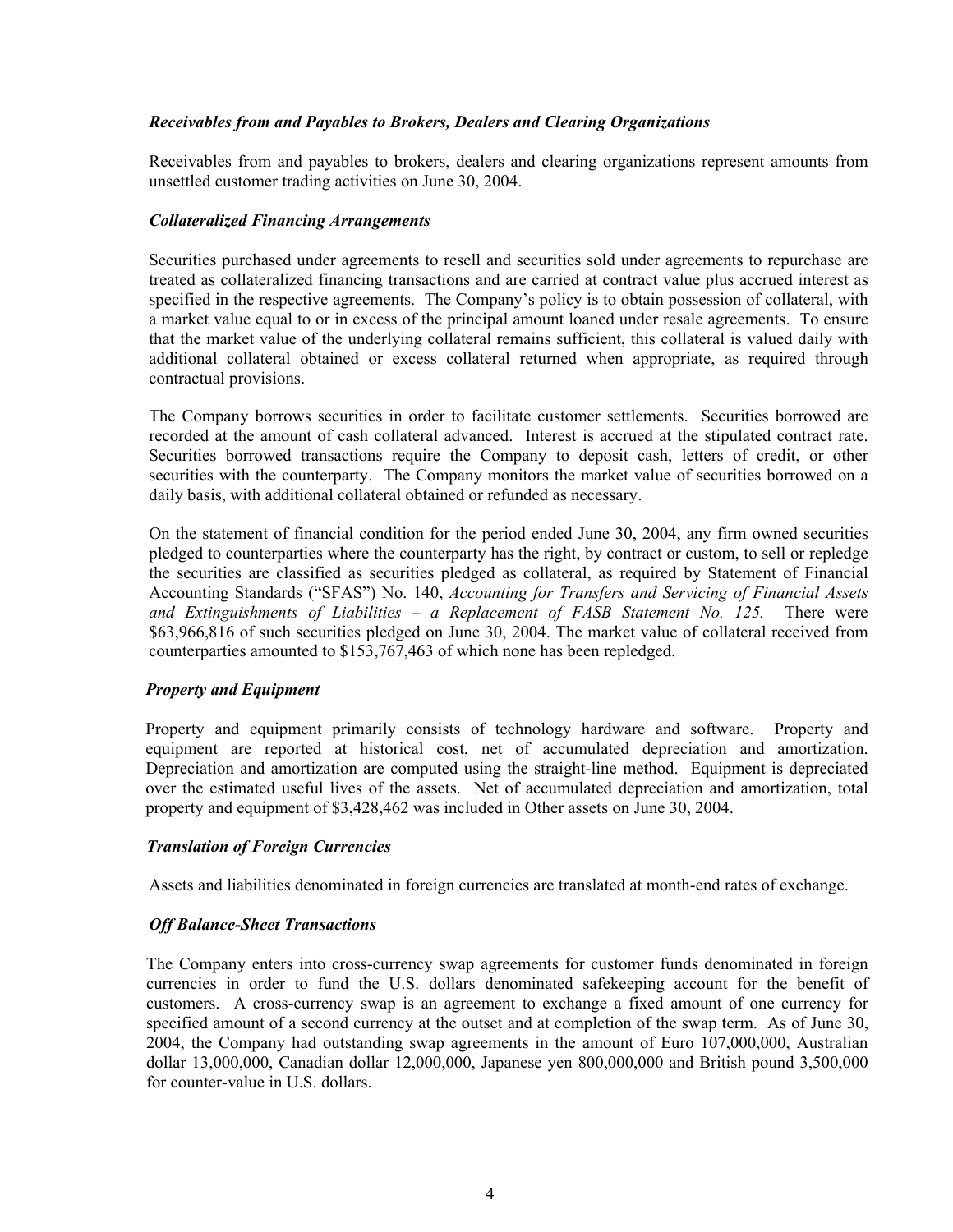#### *Guarantees*

In connection with its retail brokerage business, the Company performs securities and commodities execution, clearance and settlement on behalf of its customers for whom it commits to settle trades submitted by such customers, with the applicable clearing houses. The Company stands ready to meet the obligations of its customers with respect to securities and commodities transactions. If a customer fails to fulfill his obligation, the Company must fulfill the customer's obligation with the trade counterparty. The Company is fully secured by assets in the customer's account as well as any proceeds received from the securities and commodities transactions entered into by the Company on behalf of the customer. No contingent liability is carried on the balance sheet for these transactions as they are fully collateralized.

## *New Accounting Pronouncements*

In January 2003, the Financial Accounting Standards Board ("FASB") issued Interpretation No. 46 ("FIN 46"), *Consolidation of Variable Interest Entities, an Interpretation of ARB 51*, which provides guidance to determine when enterprises should consolidate variable interest entities ("VIE's"). In general, a VIE is an entity whose equity investors either (a) do not provide sufficient resources to enable the VIE to finance its activities without additional financial support from any parties or (b) lack either decision making authority, the obligation to absorb the expected losses of the entity, or the right to receive the expected residual returns of the entity.

In December 2003, the FASB issued a revised version of FIN 46 (referred to as "FIN 46R") which amended certain reporting and disclosure requirements, and various definitions of certain terms. The revisions to FIN 46, as noted in FIN 46R, are required to be adopted by public entities no later than the first reporting period after March 15, 2004, though they may be adopted prior to such date. The Company, as a privately held company, is required to adopt FIN46R in the first reporting period after December 15, 2004, and believes that the adoption of FIN46R will not have a material impact on its statement of financial condition.

In May 2003, the FASB issued SFAS No. 150, *Accounting for Certain Financial Instruments with Characteristics of both Liabilities and Equity*, which requires certain financial instruments to be classified as liabilities rather than equity. SFAS No. 150 was effective for the six months ended June 30, 2003 for financial instruments entered into or modified after May 31, 2003, and was otherwise effective July 1, 2003 for previously issued instruments. The adoption of SFAS No. 150 did not have a material impact on the financial condition of the Company.

## **3. SEGREGATION OF FUNDS**

In accordance with the Commodity Exchange Act, the Company is required to segregate all monies, securities and property received to margin and to guaranty or secure the trades or contracts of customers in regulated commodities. As of June 30, 2004, cash and securities in the amount of \$69,743,427 were segregated.

In accordance with CFTC regulation 30.7, the Company is required to segregate all monies, securities and property received to margin and to guaranty or secure the trades or contracts of customers on foreign boards of trade. As of June 30, 2004, cash and securities in the amount of \$22,188,569 were segregated.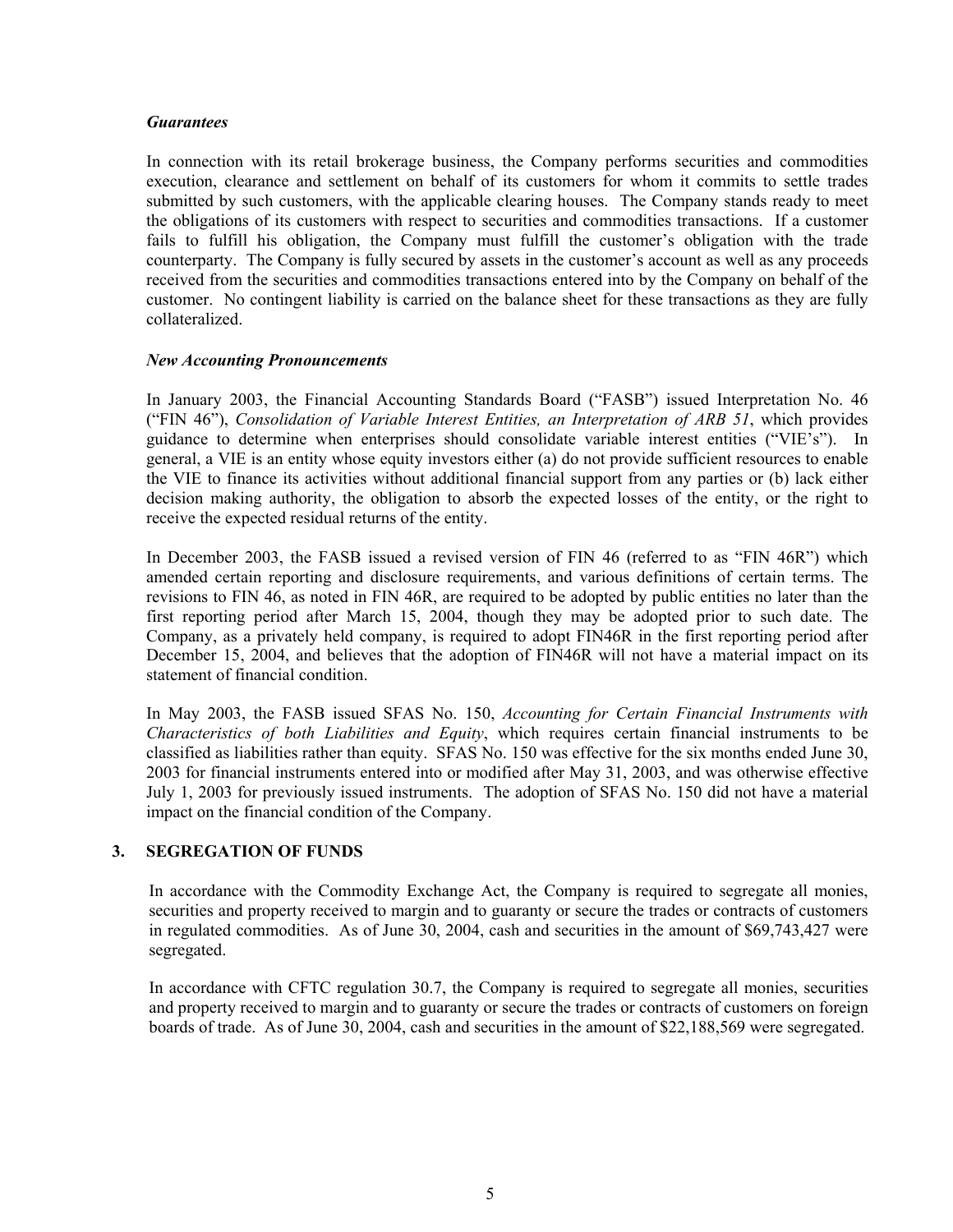#### **4. RESERVE REQUIREMENTS AND POSSESSION OR CONTROL REQUIREMENTS**

In accordance with the Securities Exchange Act of 1934, the Company is required to maintain a separate bank account for the exclusive benefit of customers. As of June 30, 2004, the Company held cash and securities segregated for the benefit of customers in the amount of  $\frac{928,188,704}{10}$  to satisfy this requirement. Included in this total were securities purchased under agreement to resell in the amount of \$39,900,000.

## **5. FAIR VALUE DISCLOSURES**

Due to the nature of its operations, substantially all of the Company's financial instrument assets comprise: cash, cash and securities segregated for federal and other regulations or deposited with clearing organizations, securities purchased under agreements to resell, securities borrowed, and receivables from brokers, dealers and clearing organizations and other assets which are short-term in nature and are reflected at amounts approximating fair value. Similarly, all of the Company's financial instrument liabilities arise from customers, securities sold under agreements to repurchase and liabilities which are short term in nature and are reported at amounts approximating fair value.

## **6. NET CAPITAL REQUIREMENTS**

The Company is subject to the Uniform Net Capital Rule (Rule 15c3-1) under the Securities Exchange Act of 1934, which requires the maintenance of minimum net capital. The Company has elected to use the alternative method permitted by the rule, which requires that the Company maintain minimum net capital, as defined, equal to the greater of \$250,000 or 2 percent of aggregate debit balances arising from customer transactions, as defined. The Company is also subject to the Commodity Futures Trading Commission's minimum financial requirements (Regulation 1.17) which require that the Company maintain net capital, as defined, equal to 4% of customer funds required to be segregated pursuant to the Commodity Exchange Act, less the market value of certain commodity options, as defined. The Net Capital Rule also provides that equity capital may not be withdrawn or cash dividends paid if resulting net capital would be less than 5% of aggregate debits. As of June 30, 2004, the Company had net capital of \$94,943,337 which was \$88,428,369 in excess of required net capital.

## **7. RELATED PARTY TRANSACTIONS**

IBLLC, IBUK and IBC are registered broker-dealers in the US, Great Britain and Canada, respectively, and engage in execution and clearing securities services for customers. THE, THUK, THC, THA, THHK and THSHK are registered securities dealers in Switzerland, Great Britain, Canada, Australia and Hong Kong, respectively, and trade on a proprietary basis. IBGLLC is the holding company for the group of operating companies. These companies share administrative, financial and technological resources, as well as engage in security transactions such as trade execution in the ordinary course of business with the Company.